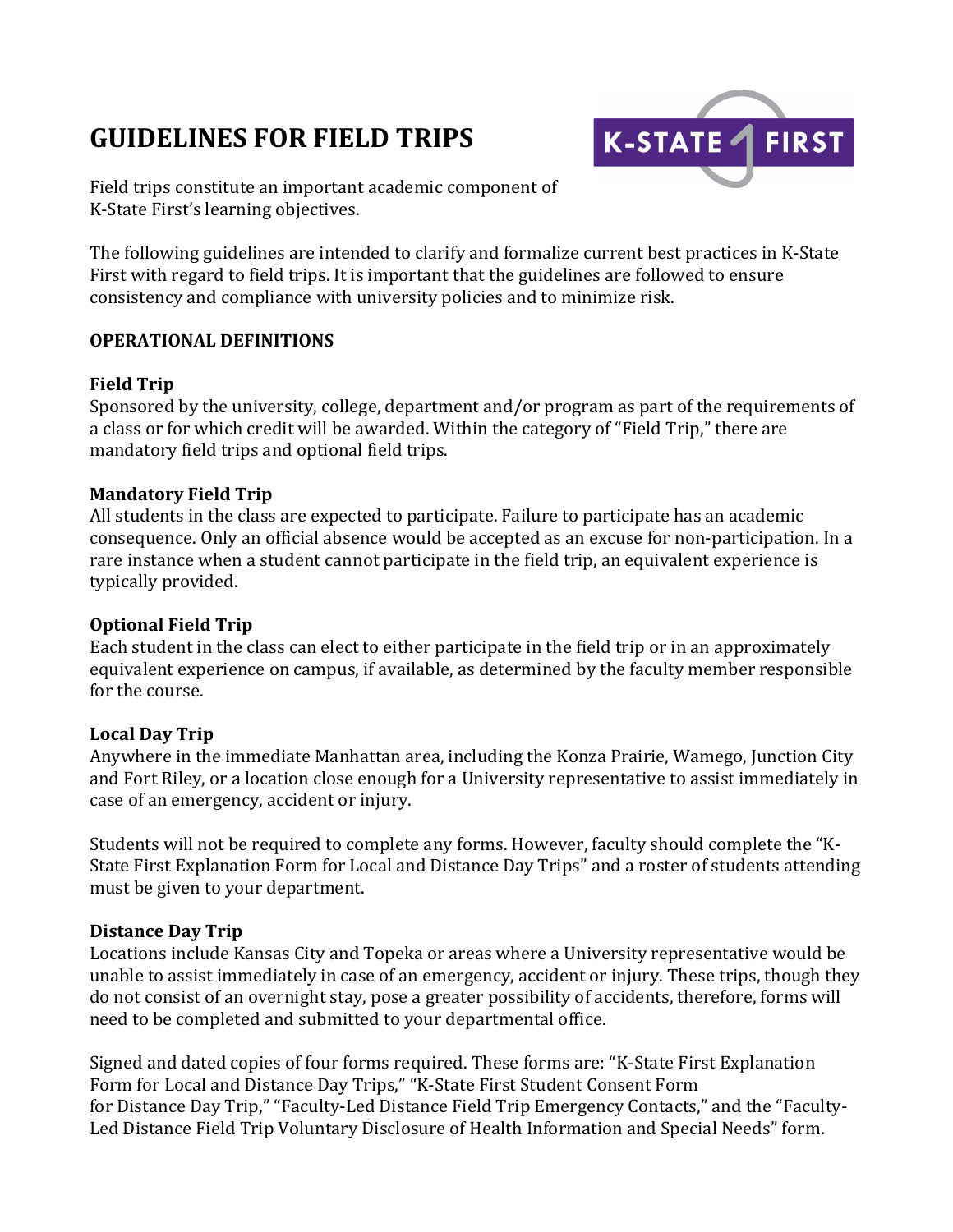These must be filed with K-State First. In addition, your departmental guidelines regarding field trips must also be followed. If you have any questions about the circumstances in which the students should or should not complete the form, do not hesitate to contact K-State First or your department head.

# **REQUIRED PREPARATION**

- Determine purpose, scope and focus of the field trip
- Identify the time and location of official activities
- Research the costs and sources of support
- Discuss proposed plans with department head and colleagues
- Departmental approval is required in order that the department may determine whether it will or will not offer the field trip
- These aspects of preparation are particularly important for field trips that will be taking *place outside of the immediate Manhattan vicinity*

# **REQUIREMENTS**

There must be a written field trip description that is provided to the students and the department head. The description, at a minimum, must include:

- Purpose of and activities involved in the field trip
- Dates and schedule, which clearly identifies the times when there are official activities and the times when there are no official activities and the students are on their own
- Statement as to whether the field trip is mandatory or optional
- How a student can request special accommodations necessary to enable his or her participation
- Summary of costs the students will be expected to incur

# **TRANSPORTATION**

The form of transportation should be considered by the faculty.

# **State vehicles**

Using state vehicles is preferred to the use of personally owned vehicles. Arrangements for payment and scheduling need to be made with departmental staff in advance of the trip. K-State's vehicle insurance covers the authorized drivers and passengers traveling in a K-State vehicle (see KSU PPM Chapter 6420).

# **Private vehicles**

It is recommended that if private vehicles are used for transportation, the official field trip should begin and end at the site. This must be communicated to the students via a schedule. In other words, the travel time to and from the site (as well as between sites if there is more than one) is not considered part of the official field trip. The owner's private vehicle insurance should cover the driver and passengers.

# **Bus**

Using a bus for a field trip requires considerable advance planning and sufficient funds to pay a deposit. For example, if a field trip spans a fall weekend during the football season, no bus may be available even if reservations are being made during the summer for the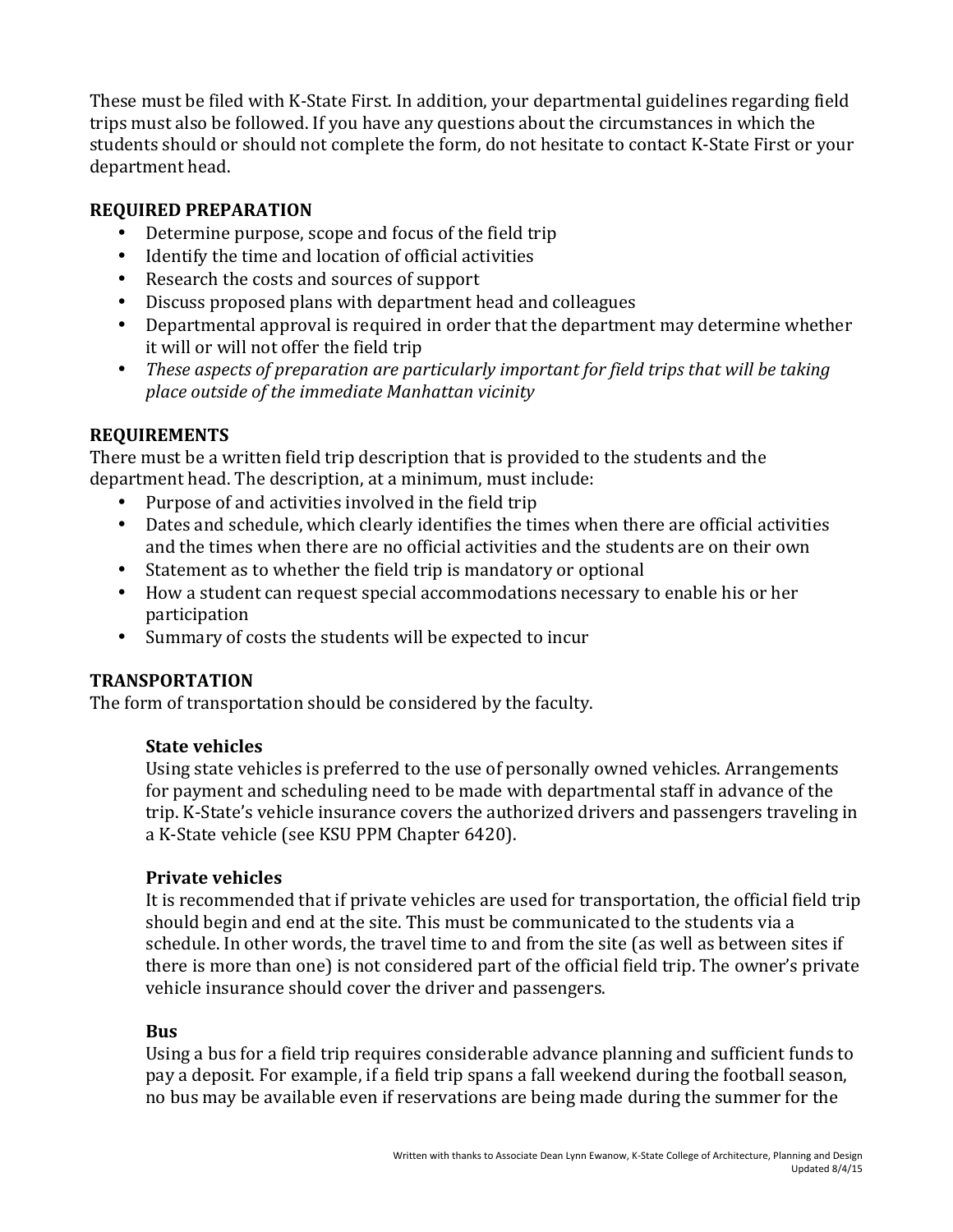fall. Using a bus as transportation for a field trip allows for more faculty control over the schedule and the students. The bus company's insurance should cover the travelers.

# **ACCIDENTS**

For minor accidents/injuries reported to faculty member by student(s), faculty should encourage the student to seek any medical advice/attention, which the student and/or their parents deem appropriate upon return. For serious injuries/accidents, faculty member should call for appropriate medical attention (911). Faculty will telephone or send an e-mail notifying Greg Eiselein, K-State First Director, and the appropriate Department Head as soon as feasible.

### **FINANCES**

There are university policies that govern the collection and/or use of money which faculty must comply with when organizing a field trip. As a general rule, faculty should not sign any contract on behalf of anyone but themselves for transportation or lodging, and should not personally pay for student expenses. Very early in the planning stage, faculty should schedule an appointment to see your department's administrative assistant/specialist for assistance in working out the financial details so that faculty member(s) are in compliance with university policies.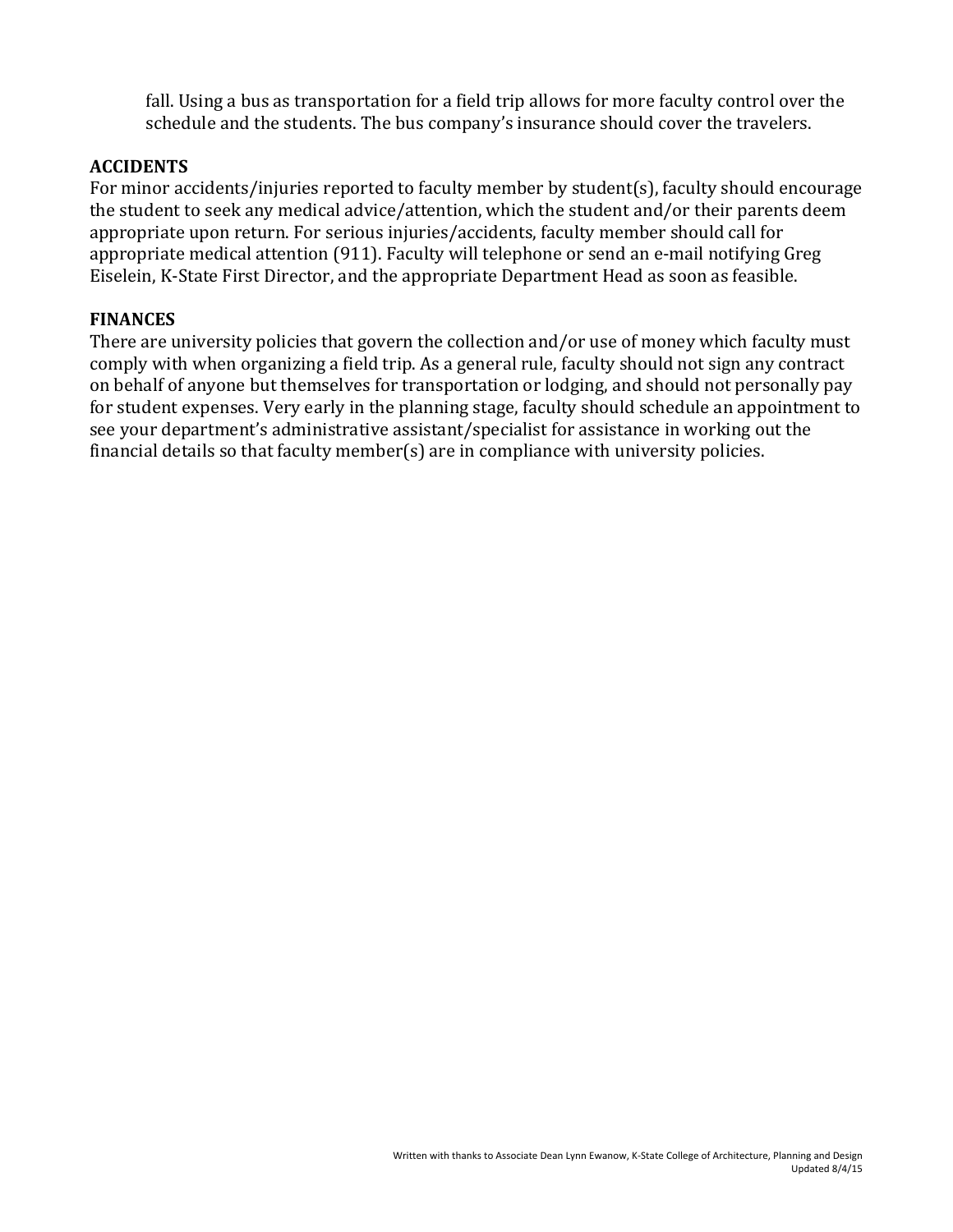# **K-State First Explanation Form for** Local and Distance Day Trips



Fill out this form for day trips to locations off campus.

- 1) Instructor Name(s):
- 2) Location of Trip:
- 3) Date of Trip:
- 4) Depart Campus:

Return to Campus:

- 5) Means of Travel (ex. Motor Pool, Personal Vehicle, etc.): a. If Motor Pool, have reservations been made and forms prepared by department administrative specialist?  $(Y/N)$
- 6) Purpose of Trip:
- 7) Meals Included? (Y/N)
- 8) Will classes be missed due to trip?  $(Y/N)$ a. If yes: Have students been instructed to make their other professors aware of the class trip?  $(Y/N)$
- 9) Brief Description of the Nature of the Trip and estimated student costs:
- 10) Attach Roster of Students Attending.

\_\_\_\_\_\_\_\_\_\_\_\_\_\_\_\_\_\_\_\_\_\_\_\_\_\_\_\_\_\_\_\_\_\_\_ \_\_\_\_\_\_\_\_\_\_\_\_

\_\_\_\_\_\_\_\_\_\_\_\_\_\_\_\_\_\_\_\_\_\_\_\_\_\_\_\_\_\_\_\_\_\_\_ \_\_\_\_\_\_\_\_\_\_\_\_

Faculty Signature Date

KSF Staff Signature Date

Copies sent to: Department Office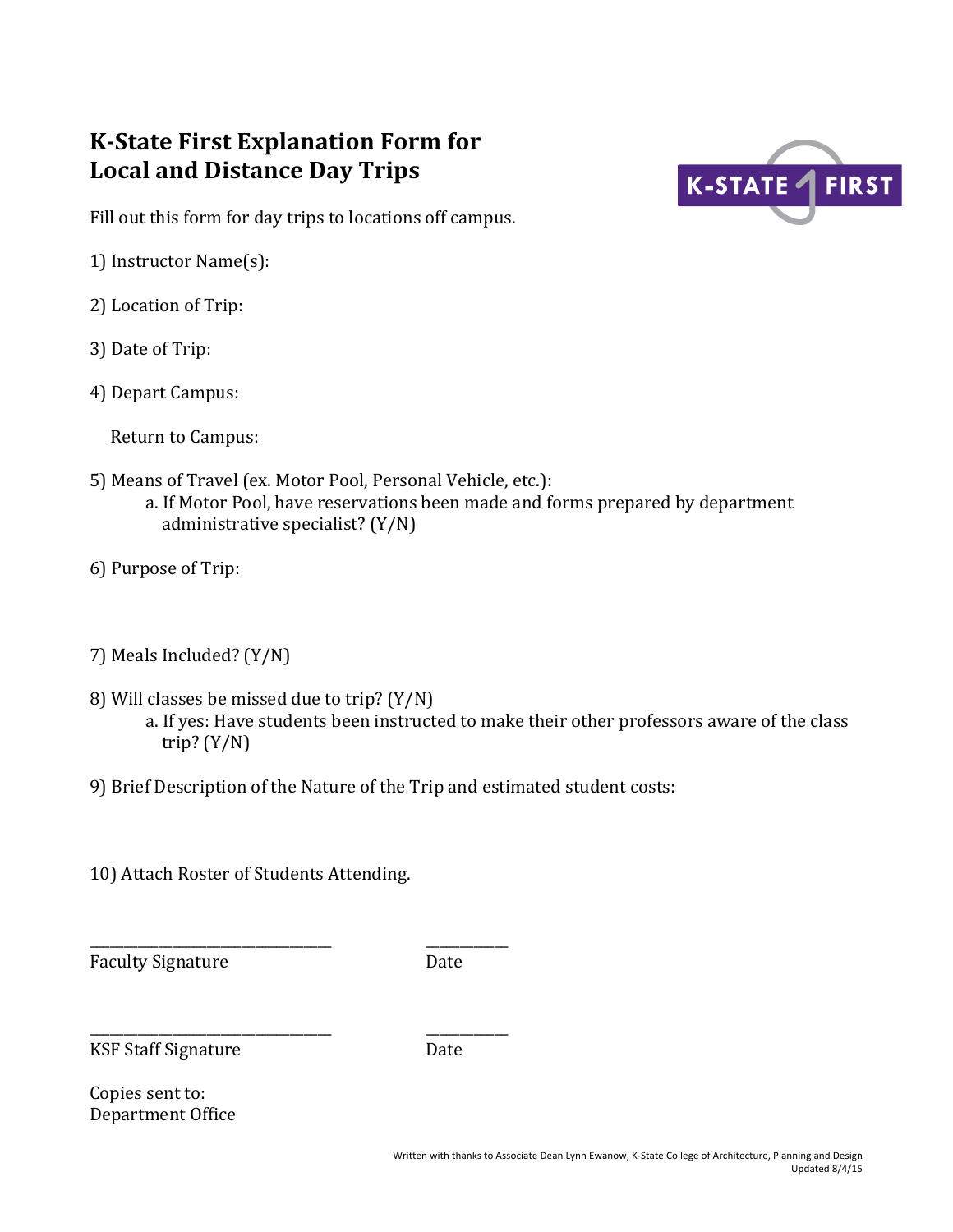# **K-State First Student Consent Form for Distance Day Trip**



# **Student Name (Print)**

As a Participant in K-State First's Field Trip to: \_\_\_\_\_\_\_\_\_\_\_\_\_\_\_\_\_\_\_\_\_\_\_\_\_\_\_\_\_

I have read, understand, and agree to the following (Initial Below):

### **Personal Conduct**

I understand that I am expected to represent my university with dignity at all times. I understand that grounds for dismissal from a faculty-led field trip and immediate return home at my expense – as well as the loss of field trip costs and potential academic credit - include any behavior determined by K-State First or the Faculty Leader to be inappropriate. Reasons for dismissal may include, but are not limited to:

- 1. violation of the K-State Code of Student Conduct
- 2. violation of laws, rules, regulations, or customs of the community, institution and field trip
- 3. reasonable cause of the Faculty Leader to believe that my continued presence on the field trip constitutes a danger to the health or safety of any person(s) or property, or threatens the future viability of the field trip.

(Initial Here) \_\_\_\_\_\_\_\_\_\_

### **Assumption of Risk and Release**

I understand and acknowledge that K-State and K-State First assume no responsibility or liability, in whole or in part, for any delays, delayed or changed departure or arrival times, fare changes, dishonors of hotel, airline or vehicle rental reservation, missed carrier connection, sickness, disease, injuries (including death), losses, damages, weather, civil unrest, or public health risks. If due to weather, flight schedules or other uncontrollable factors I am required to spend additional nights, K-State and K-State First will not be responsible for my hotel, transfers, meal costs, or other expenses. In consideration of being allowed to participate in the faculty-led field trip, I hereby release Kansas State University, K-State First, the State of Kansas, and their agents, officers, and employees, from any and all claims, demands, or causes of action of any kin, including claims for negligence, which may arise from participation, including travel to from, and/or during the field trip.

I understand that I am subject to the civil and criminal code of the particular jurisdiction and that it is my responsibility to be informed of these laws, rules, and regulations and to fully abide by them.

 $[Initial Here]$ 

# **Health and Safety**

- In the event of injury or illness to myself, I authorize the field trip leader(s) to secure whatever medical treatment is necessary.
- I understand that if I choose to drink alcohol, I will do so legally and responsibly. I understand that being drunk is not socially acceptable.
- I understand that possession and/or usage of illicit drugs are strictly prohibited.
- I understand I can voluntarily provide specific health information that can be used by the faculty in case of emergency.

(Initial Here) \_\_\_\_\_\_\_\_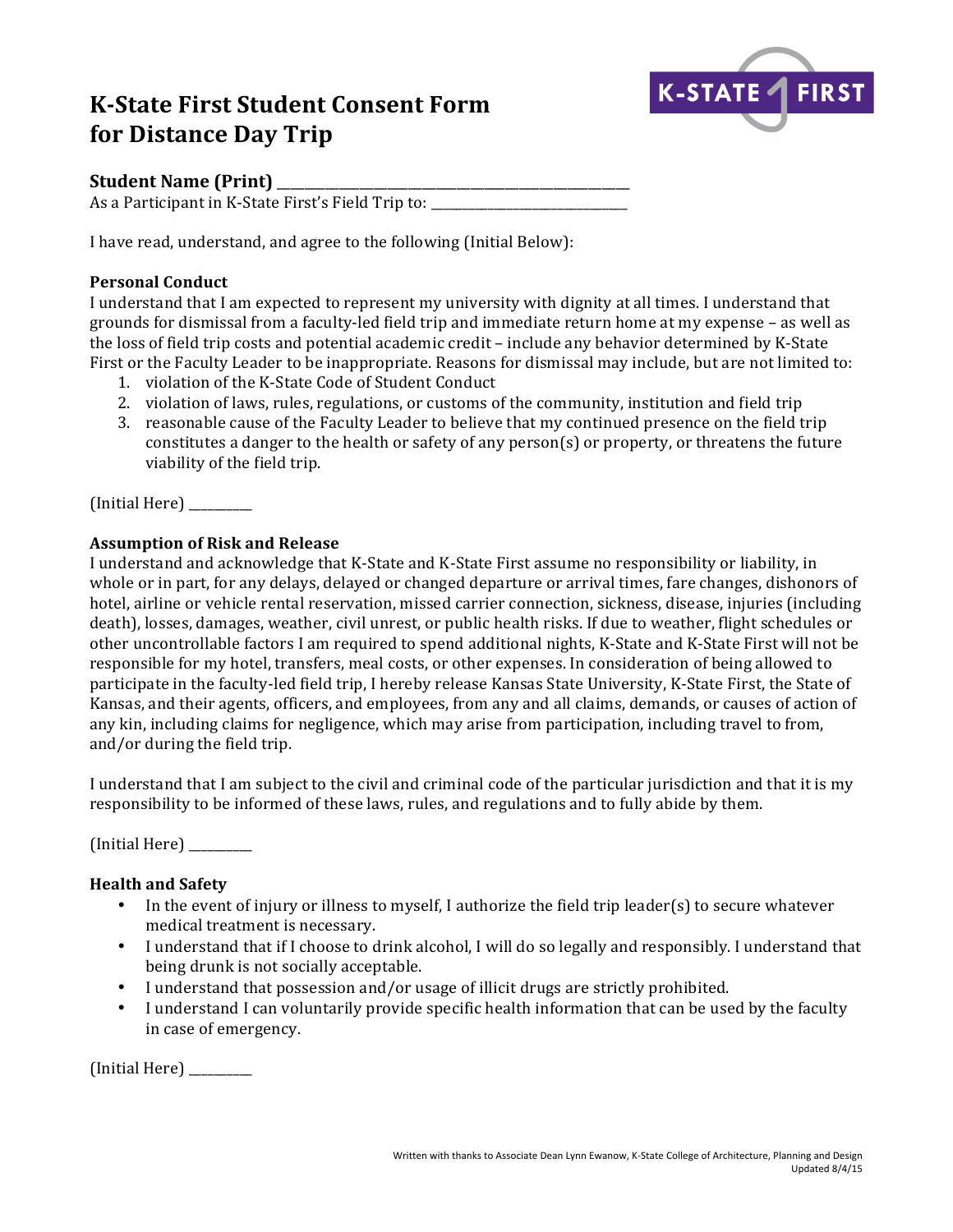#### **Student Name (Print)** \_\_\_\_\_\_\_\_\_\_\_\_\_\_\_\_\_\_\_\_\_\_\_\_\_\_\_\_\_\_\_\_\_\_\_\_\_\_\_\_\_\_

#### **Academic Conduct**

I understand that this field trip is part of an academic program and that academic requirements include completing all assigned work and participating in all aspects of the field trip. I understand that noncompliance with these requirements may result in a failing grade, and may subject me to disciplinary action.

I understand that I must follow all K-State policies regarding academic integrity and honesty. I understand that the host institution and/or field trip provider may have additional policies, rules, or guidelines to which I will be subject and to which I agree to abide.

(Initial Here) \_\_\_\_\_\_\_\_\_\_

#### **Financial Obligations**

I understand that all trip fees must be paid by the established deadlines. I understand that it is my responsibility to track payment deadlines.

I understand and agree to the costs associated with this field trip, and realize my particular experience may be more or less expensive than estimated by K-State First and/or the department, which outlines my estimated expenses, if requested. I understand that if I am dismissed from my field trip for violations of conduct, I will still be charged the cost of the trip and will not receive any refund.

 $(Initial here)$ 

#### **Applicant Agreement and Release**

I affirm that the information given in this application is true and correct to the best of my knowledge. I understand that all my fees, deposits and/or payments are non-refundable.

\_\_\_\_\_\_\_\_\_\_\_\_\_\_\_\_\_\_\_\_\_\_\_\_\_\_\_\_\_\_\_\_\_\_\_\_\_\_\_ \_\_\_\_\_\_\_\_\_\_\_\_\_\_\_\_\_\_\_\_

Printed Applicant Name Student ID#

\_\_\_\_\_\_\_\_\_\_\_\_\_\_\_\_\_\_\_\_\_\_\_\_\_\_\_\_\_\_\_\_\_\_\_\_\_\_\_ \_\_\_\_\_\_\_\_\_\_\_\_\_\_\_\_\_\_\_\_

Applicant Signature Date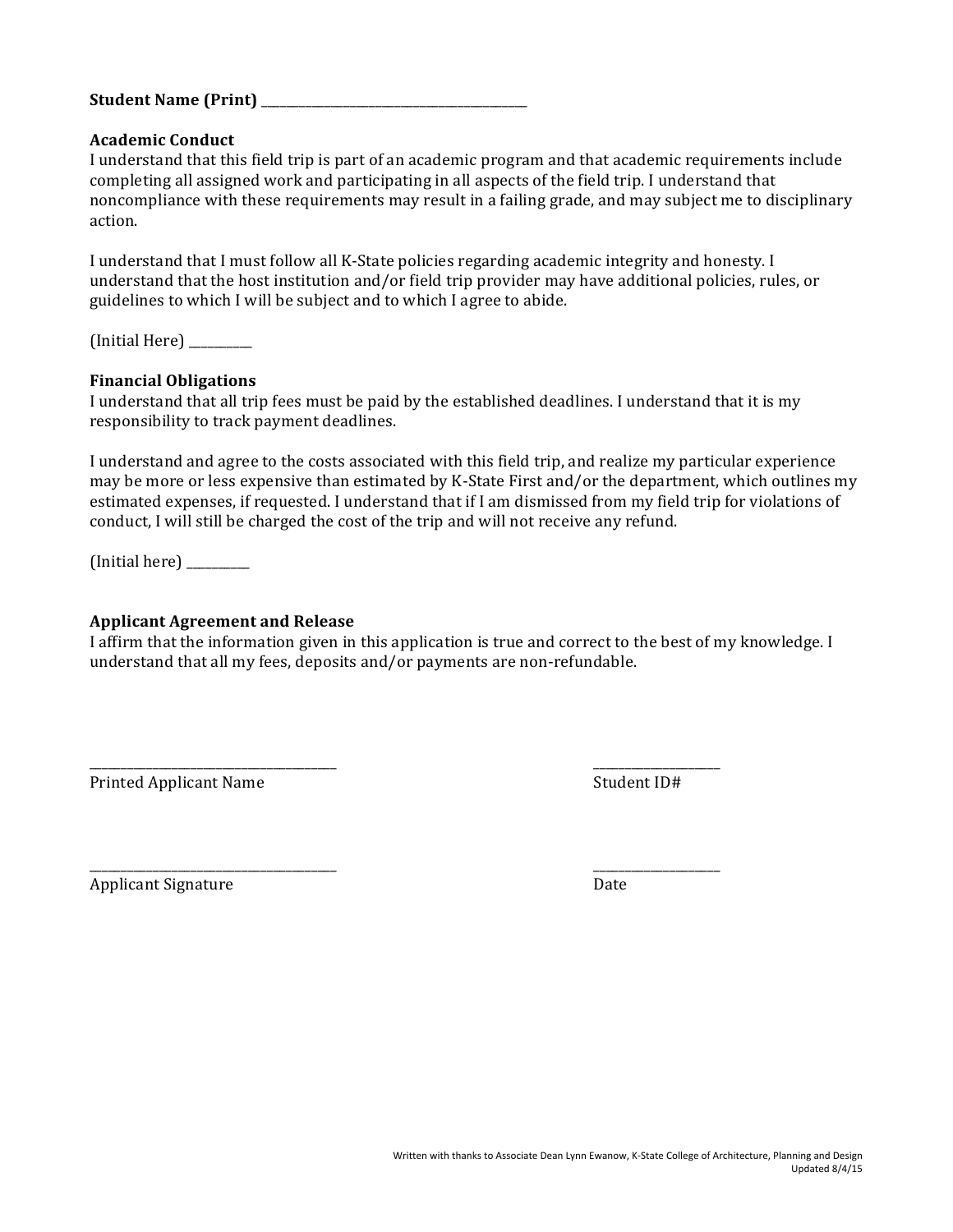# **Faculty-Led Distance Field Trip Emergency Contacts**